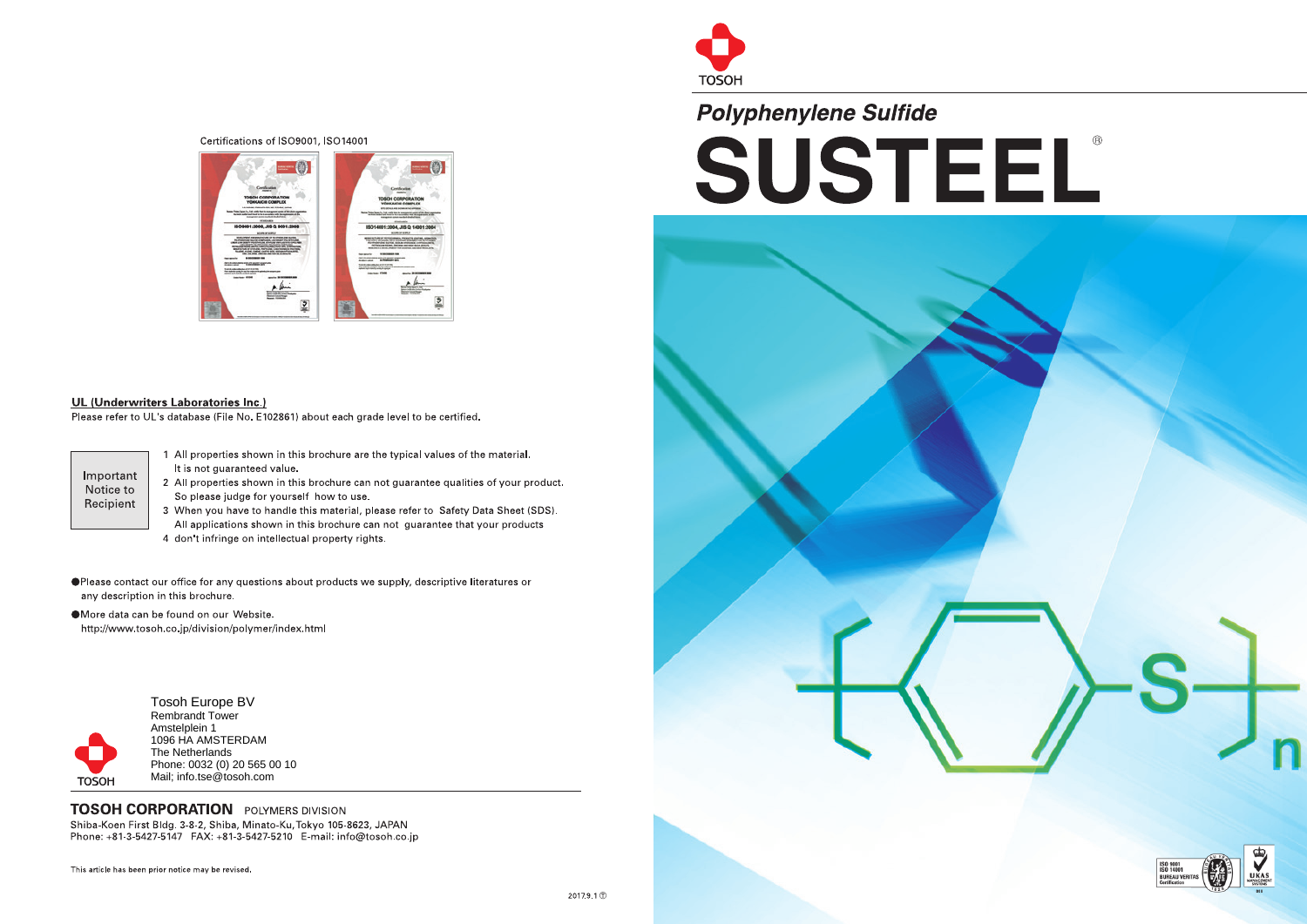# Polyphenylene Sulfide SUSTEEL

## Introduction

Polyphenylene sulfide (PPS) is a crystalline, high-performance engineering thermoplastic characterized by high heat resistance, chemical resistance, stiffness, and outstanding dimensional stability .

Tosoh corporation is the first Japanese company to start production of PPS neat resin.

SUSTEEL® PPS can be widely used for automotive components, electrical and electronic components, OA equipments, precision instruments, and machine parts.

# **General property**

# **General grade**  $\cdot$  Glass Fiber Reinforce  $\cdot$  Glass Fiber and N **Special grade**  $\cdot$  Superior Metal B  $\cdot$  Thermal Conduct SuperToughness  $\cdot$  Superior Epoxy B LowWear  $\cdot$  Electric Conductiv Unfilled

**•Engine components** • Water pump impeller • Water pump housing

- Connector
- 
- Module parts case
- Switch
- Relay • Coil bobbin
- LCD frame
- · Cell cap
- Capacitor cap
- · Capacitor base

| <b>High temperature</b>     | Deflection temperature under load is over 260°C.                                                                      |
|-----------------------------|-----------------------------------------------------------------------------------------------------------------------|
| resistance                  | Continuous use temperature is 200°C.                                                                                  |
| <b>Flame retardancy</b>     | Without flame retardant, UL94 V-0 can be obtained.<br>(UL File No. E102861)                                           |
| <b>Chemical</b>             | Its chemical resistance ranks with that of Fluoro-resin.                                                              |
| resistance                  | Only some strong acids can dissolve this plastic.                                                                     |
| <b>Superior dimensional</b> | Due to its low coefficient of linear expansion and low water                                                          |
| stability                   | absorption, dimensional accuracy and stability is outstanding.                                                        |
| <b>Mechanical</b>           | A wide temperature range, it maintains its high strength and                                                          |
| property                    | high stiffness. High temperature creep characteristics are good.                                                      |
| <b>Moldability</b>          | Due to its high flow and low shrinkage, it is suitable for<br>precision molding.                                      |
| <b>Electrical property</b>  | Superior electrical properties are maintained in the areas of<br>high temperature, high humidity, and high frequency. |
| <b>Wide variety</b>         | We have many kinds of PPS grades available, such as Superior<br>Metal Bonding and Thermal Conductivity etc.           |

- $\cdot$  Gears and cams
- $\cdot$  Chemicals pump
- Water heater parts
- <sup>ÿ</sup> Faucet parts

# Applications

#### •Electrical components

- Alternator component
- Fuse case
- Connector
- Lamp socket
- Ignition coil
- Injector
- Reflector
- Capacitor case
- Module parts case
- ECU parts case
- Motor brush holders

## Automotive **Electric / Electric / Electronic appliances**

### *<u>OElectronic parts</u>*

• Control valve • Exhaust gas valve

## ÿAV equipments / Household appliances

- Smartphone
- Tablet
- LED heat sink
- Optical fiber connectors
- Electric cooking devise parts
- Electronic equipment enclosure
- Chassis
- Lamp holder
- Steam spray equipment components

- OA / Precision equipments
- Printer parts
- <sup>ÿ</sup> Copier parts
- $\cdot$  Watch parts
- 
- 
- 
- 
- 
- -

**Grade** 

| orced                     |  |
|---------------------------|--|
| <b>Mineral Reinforced</b> |  |
|                           |  |
|                           |  |
|                           |  |
| onding                    |  |
| ivity                     |  |
|                           |  |
| onding                    |  |
|                           |  |
| vity                      |  |
|                           |  |
|                           |  |
|                           |  |
|                           |  |
|                           |  |
|                           |  |

## **Office appliances / Precision instruments / Machinery**

#### **OMachinery**

All applications shown in this brochure can not guarantee that your products don't infringe on intellectual property rights.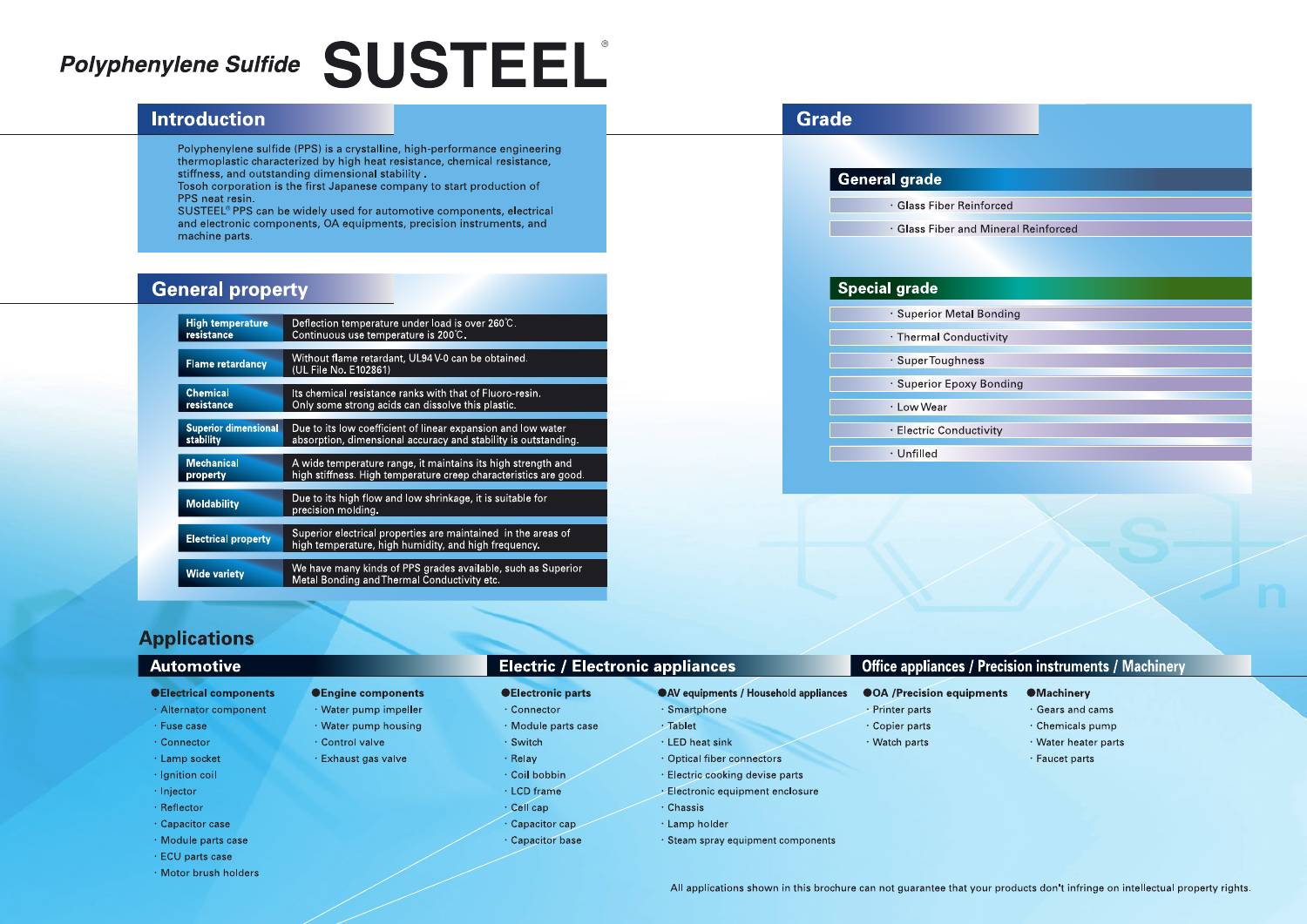# SUSTEEL® PPS Characteristics General grade-

|                                    |                        |                                                              |                                                                                    | <b>SUSTEEL<sup>®</sup> PPS Characteristics General grade</b>                                                                                                 |                                             |                                                        |                            |                                              |                                                        |                                                                   |                                                           | <b>Mechanical property</b>                       |                                                 |                                                                                    |                                                                                 |                                          | <b>Thermal property</b><br>Temperature of                         | Coefficient of linear                                                   |                                                             |                                                       | <b>Electrical property</b>                    |                                                                                      | <b>Flammability</b>                                |                                                    | <b>Moldability</b>                                                     |
|------------------------------------|------------------------|--------------------------------------------------------------|------------------------------------------------------------------------------------|--------------------------------------------------------------------------------------------------------------------------------------------------------------|---------------------------------------------|--------------------------------------------------------|----------------------------|----------------------------------------------|--------------------------------------------------------|-------------------------------------------------------------------|-----------------------------------------------------------|--------------------------------------------------|-------------------------------------------------|------------------------------------------------------------------------------------|---------------------------------------------------------------------------------|------------------------------------------|-------------------------------------------------------------------|-------------------------------------------------------------------------|-------------------------------------------------------------|-------------------------------------------------------|-----------------------------------------------|--------------------------------------------------------------------------------------|----------------------------------------------------|----------------------------------------------------|------------------------------------------------------------------------|
| <b>Type</b>                        | Grade                  | Code <sup>'</sup>                                            | <b>ISO</b><br><b>Identification</b><br><b>Mark</b>                                 | Grade<br><b>Descriptions</b>                                                                                                                                 | Density<br>$g/cm^{3}$<br><b>ISO</b><br>1183 | Water<br>absorption<br>24h<br>$\%$<br><b>ISO</b><br>62 | MD<br>$\%$<br><b>TOSOH</b> | Mold shrinkage<br>TD<br>$\%$<br><b>TOSOH</b> | Tensile<br>strength<br>MPa<br><b>ISO</b><br>$527-1, 2$ | Tensile<br>strain<br>at break<br>$\%$<br><b>ISO</b><br>$527-1, 2$ | Tensile<br>weld<br>strength<br>MPa<br><b>ASTM</b><br>D638 | Flexural<br>strength<br>MPa<br><b>ISO</b><br>178 | Flexural<br>modulus<br>GPa<br><b>ISO</b><br>178 | Charpy impact<br>strength<br>(notched)<br>kJ/m <sup>2</sup><br><b>ISO</b><br>179-1 | Rockwell<br>hardness<br>$\hspace{0.1mm}-\hspace{0.1mm}$<br><b>ISO</b><br>2039-2 | 0.45MPa<br>°C<br><b>ISO</b><br>$75-1, 2$ | deflection under load<br>1.82MPa<br>°C<br><b>ISO</b><br>$75-1, 2$ | thermal expansion<br>MD<br>$\times$ 1E- $5$ /K<br><b>ISO</b><br>11359-2 | TD<br>$\times$ 1E <sup>-5</sup> /K<br><b>ISO</b><br>11359-2 | Electric<br>strength<br>MV/m<br><b>IEC</b><br>60243-1 | Arc<br>resistance<br>S<br><b>ASTM</b><br>D495 | Relative<br>Permittivity<br>(MHz)<br>$\overline{\phantom{a}}$<br><b>IEC</b><br>60250 | Flammability<br>class<br>/mm thickness<br>UL<br>94 | Melt Flow<br>Rate<br>g/10min<br><b>ISO</b><br>1133 | <b>Bar Flow</b><br>Length<br>$(t=1mm)$<br>$\,$ mm $\,$<br><b>TOSOH</b> |
|                                    | $P-13$<br>$GS-20$      | 11<br>32                                                     | >PPS-GF15<<br>>PPS-GF20<                                                           | toughness<br>toughness                                                                                                                                       | 1.46<br>1.49                                | 0.02<br>0.02                                           | 0.5<br>0.4                 | 1.0<br>0.9                                   | 105<br>125                                             | 1.5<br>1.7                                                        | 73<br>70                                                  | 155<br>195                                       | $\overline{7}$<br>8.5                           | 3<br>6.5                                                                           | R122<br>R123                                                                    | $>$ 260 $\,$<br>>260                     | 225<br>240                                                        | 3.5<br>3.0                                                              | 5.1<br>4.8                                                  | 16<br>16                                              | 95<br>120                                     | 3.1<br>3.7                                                                           | Equivalent V-0/0.38<br>Equivalent V-0/0.38         | 23<br>15                                           | 190<br>160                                                             |
|                                    | GS-30<br>$GS-30$       | 3102<br>3202<br>31A5<br>32A5                                 | >PPS-GF30<<br>>PPS-GF30<                                                           | toughness, standard<br>toughness, low flash                                                                                                                  | 1.58<br>1.58                                | 0.02<br>0.02                                           | 0.3<br>0.3                 | 0.8<br>0.8                                   | 170<br>170                                             | 1.7<br>1.6                                                        | 73<br>65                                                  | 255<br>255                                       | 12<br>12                                        | 8.5<br>75                                                                          | R123<br>R123                                                                    | $>$ 260 $\,$<br>$>\!\!260$               | $>$ 260 $\,$<br>$>\!\!260$                                        | 2.6<br>2.6                                                              | 3.5<br>3.5                                                  | 16<br>16                                              | 35<br>35                                      | 3.9<br>3.9                                                                           | $V - 0/0.75$<br>$V - 0/0.75$                       | 14<br>30                                           | 140<br>200                                                             |
|                                    | GS-30<br>$GS-40$       | 3144                                                         | >PPS-GF30<<br>>PPS-GF40<                                                           | toughness, low flash,<br>high flow, mold releasability<br>standard                                                                                           | 1.58<br>1.66                                | 0.02<br>0.02                                           | 0.3<br>0.3                 | 0.8<br>0.7                                   | 170<br>165                                             | 1.8<br>1.5                                                        | 68<br>45                                                  | 255<br>250                                       | 12<br>14.5                                      | 7.5<br>10 <sub>1</sub>                                                             | R123<br>R123                                                                    | $>$ 260 $\,$<br>>260                     | $>$ 260 $\,$<br>>260                                              | 2.6<br>2.2                                                              | 3.5<br>3.1                                                  | 16<br>16                                              | 35<br>35                                      | 3.9<br>3.9                                                                           | $V - 0/0.75$<br>$V - 0/0.38$                       | 30 <sub>o</sub><br>45                              | 180<br>180                                                             |
| <b>Glass Fiber</b><br>Reinforced   | $GS-40$                | $\begin{array}{c} 11 \\ 12 \end{array}$<br>11A3<br>12A3      | >PPS-GF40<                                                                         | standard, low flash                                                                                                                                          | 1.66                                        | 0.02                                                   | 0.3                        | 0.7                                          | 170                                                    | 1.5                                                               | 53                                                        | 270                                              | 14.5                                            | 9.5                                                                                | R123                                                                            | $>$ 260 $\,$                             | $>$ 260 $\,$                                                      | 2.2                                                                     | 3.1                                                         | 16                                                    | 35                                            | 3.9                                                                                  | $V - 0/0.38$                                       | 22                                                 | 170                                                                    |
|                                    | GS-40<br>$GS-40$       | 21A5<br>22A5<br>2208                                         | >PPS-GF40<<br>>PPS-GF40<                                                           | high flow, low flash<br>ultra high flow                                                                                                                      | 1.66<br>1.66                                | 0.02<br>0.02                                           | 0.3<br>0.3                 | 0.7<br>0.7                                   | 155<br>115                                             | 1.2<br>0.9                                                        | 38<br>30 <sup>°</sup>                                     | 235<br>200                                       | 14<br>14                                        | 10<br>9.5                                                                          | R123<br>R123                                                                    | $>$ 260<br>$>$ 260 $\,$                  | $>$ 260 $\,$<br>$>$ 260 $\,$                                      | 2.2<br>2.2                                                              | 3.1<br>3.1                                                  | 16<br>16                                              | 35<br>35                                      | 3.9<br>3.9                                                                           | $V - 0/0.38$<br>$V - 0/0.38$                       | 45<br>300                                          | 220<br>380                                                             |
|                                    | $GS-40$<br>$GS-40$     | 3102<br>3202<br>3103                                         | >PPS-GF40<<br>>PPS-GF40<                                                           | toughness, standard<br>  toughness,<br>  mold releasability                                                                                                  | 1.66<br>1.66                                | 0.02<br>0.02                                           | 0.3<br>0.3                 | 0.7<br>0.7                                   | 180<br>180                                             | 1.7<br>1.6                                                        | 70<br>70                                                  | 265<br>270                                       | 14.5<br>14.5                                    | 9.5<br>8.5                                                                         | R123<br>R123                                                                    | $>\!\!260$<br>$>$ 260 $\,$               | $>\!\!260$<br>$>\!\!260$                                          | 2.2<br>2.2                                                              | 3.1<br>3.1                                                  | 16<br>16                                              | 35<br>35                                      | 3.9<br>3.9                                                                           | $V - 0/0.38$<br>$V - 0/0.38$                       | 22<br>30 <sup>°</sup>                              | 140<br>160                                                             |
|                                    | $GS-40$<br>$GS-40$     | 31A4<br>32A4<br>3165                                         | >PPS-GF40<<br>>PPS-GF40<                                                           | toughness, low flash                                                                                                                                         | 1.66<br>1.66                                | 0.02<br>0.02                                           | 0.3<br>0.3                 | 0.7<br>0.7                                   | 185<br>175                                             | 1.6<br>1.4                                                        | 53<br>50                                                  | 270<br>260                                       | 14.5<br>14.5                                    | 8.5<br>8.5                                                                         | R123<br>R123                                                                    | $>\!\!260$<br>$>$ 260 $\,$               | $>$ 260<br>$>\!\!260$                                             | 2.2<br>2.2                                                              | 3.1<br>3.1                                                  | 16<br>16                                              | 35<br>35                                      | 3.9<br>3.9                                                                           | $V - 0/0.38$<br>$V - 0/0.38$                       | 25<br>75                                           | 170<br>200                                                             |
|                                    | $P-28$                 | 11 <sup>1</sup><br>$12 \overline{ }$                         | >PPS-GF50<                                                                         | toughness, high flow,<br>mold releasability<br>toughness, stiffness                                                                                          | 1.76                                        | 0.02                                                   | 0.3                        | 0.7                                          | 170                                                    | 1.3                                                               | 55                                                        | 285                                              | 18                                              | 9.5                                                                                | R123                                                                            | $>\!\!260$                               | $>$ 260 $\,$                                                      | 2.1                                                                     | 2.9                                                         | 15                                                    | 45                                            | 4.2                                                                                  | $V - 0/0.75$                                       | 20                                                 | 140                                                                    |
|                                    | $G-10$<br>$G-10$       | $\frac{11}{12}$<br>$\frac{11F}{12F}$                         | >PPS-(GF+MD)65<<br>>PPS-(GF+MD)65<                                                 | standard<br>standard, moldable at low<br>temperature                                                                                                         | 1.96<br>1.96                                | 0.02<br>0.02                                           | 0.3<br>0.3                 | 0.6<br>0.6                                   | 125<br>100                                             | 0.9<br>0.8                                                        | 35<br>40                                                  | 215<br>190                                       | 19<br>19                                        | 6.5                                                                                | R <sub>121</sub><br>R121                                                        | $>$ 260 $\,$<br>>260                     | $>$ 260 $\,$<br>$>\!\!260$                                        | 2.0<br>2.0                                                              | 3.4<br>3.5                                                  | 14<br>14                                              | 120<br>120                                    | 4.9<br>4.9                                                                           | $V - 0/0.75$<br>$V - 0/0.75$                       | 95<br>100                                          | 130<br>120                                                             |
| Glass Fiber P-01<br>and<br>Mineral | $P-30$                 | 11<br>12<br>$\begin{array}{c} 11 \\ 12 \end{array}$          | >PPS-(GF+MD)55<<br>>PPS-(GF+MD)50<                                                 | toughness<br>toughness                                                                                                                                       | 1.83<br>1.76                                | 0.02<br>0.02                                           | 0.3<br>0.3                 | 0.7<br>0.6                                   | 135<br>170                                             | 1.4<br>1.5                                                        | 50<br>55                                                  | 240<br>260                                       | 16<br>16                                        | 7.5<br>7.5                                                                         | R122<br>R122                                                                    | $>260$<br>$>\!\!260$                     | $>$ 260 $\,$<br>$>$ 260 $\,$                                      | 2.1<br>2.2                                                              | 3.1<br>3.3                                                  | 14<br>14                                              | 95<br>45                                      | 4.7<br>3.8                                                                           | $V - 0/0.75$<br>$V - 0/0.86$                       | 60<br>25                                           | 130<br>120                                                             |
| Reinforced                         | $P-42$<br><b>GM-70</b> | $\begin{array}{c} 11 \\ 12 \end{array}$<br>$12 \overline{ }$ | >PPS-(GF+MD)60<<br>>PPS-(GF+MD)70<                                                 | dimensional stability,<br>for capacitor cap<br>low stress relaxation                                                                                         | 1.86<br>2.02                                | 0.02<br>0.02                                           | 0.3<br>0.3                 | 0.6<br>0.6                                   | 85<br>100                                              | 1.5<br>0.8                                                        | 53<br>40                                                  | 170<br>210                                       | 12<br>19.5                                      | 3.5<br>6                                                                           | R <sub>122</sub><br>R122                                                        | $>\!\!260$<br>$>\!\!260$                 | 255<br>$>\!\!260$                                                 | 2.6<br>2.0                                                              | 2.9<br>2.6                                                  | 14<br>12                                              | 60<br>180                                     | 4.3<br>5.4                                                                           | $V - 0/0.75$<br>$V - 0/0.75$                       | 25<br>60                                           | 80<br>100                                                              |
|                                    | $GE-60$                | 12                                                           | >PPS-(GF+MD)65<                                                                    | arc-resistance,<br>comparative tracking index                                                                                                                | 1.99                                        | 0.02                                                   | 0.3                        | 0.6                                          | 95                                                     | 0.5                                                               | 23                                                        | 180                                              | 22                                              | 6.5                                                                                | R118                                                                            | $>$ 260 $\,$                             | $>$ 260 $\,$                                                      | 2.2                                                                     | 3.2                                                         | 14                                                    | 180                                           | 4.5                                                                                  | $V - 0/0.75$                                       | 30 <sup>°</sup>                                    | 110                                                                    |
|                                    |                        | ● Packing                                                    | 1) Code is such as color<br><b>SUSTEE</b><br>PPS COMPOUND<br>GRADE 1-11<br>CODE IT | The figures are listed in the table, based on a variety of standard test to measure the value or even typical, is not guaranteed value.<br>$\bullet$ Pellets |                                             |                                                        |                            | • Applications<br>ECU parts case             |                                                        |                                                                   |                                                           |                                                  | Water pump impeller                             |                                                                                    |                                                                                 |                                          | Capacitor cap                                                     |                                                                         |                                                             |                                                       | Others                                        |                                                                                      |                                                    |                                                    |                                                                        |
|                                    |                        |                                                              |                                                                                    |                                                                                                                                                              |                                             |                                                        |                            |                                              |                                                        |                                                                   |                                                           |                                                  |                                                 |                                                                                    |                                                                                 |                                          |                                                                   |                                                                         |                                                             |                                                       |                                               |                                                                                      |                                                    |                                                    |                                                                        |